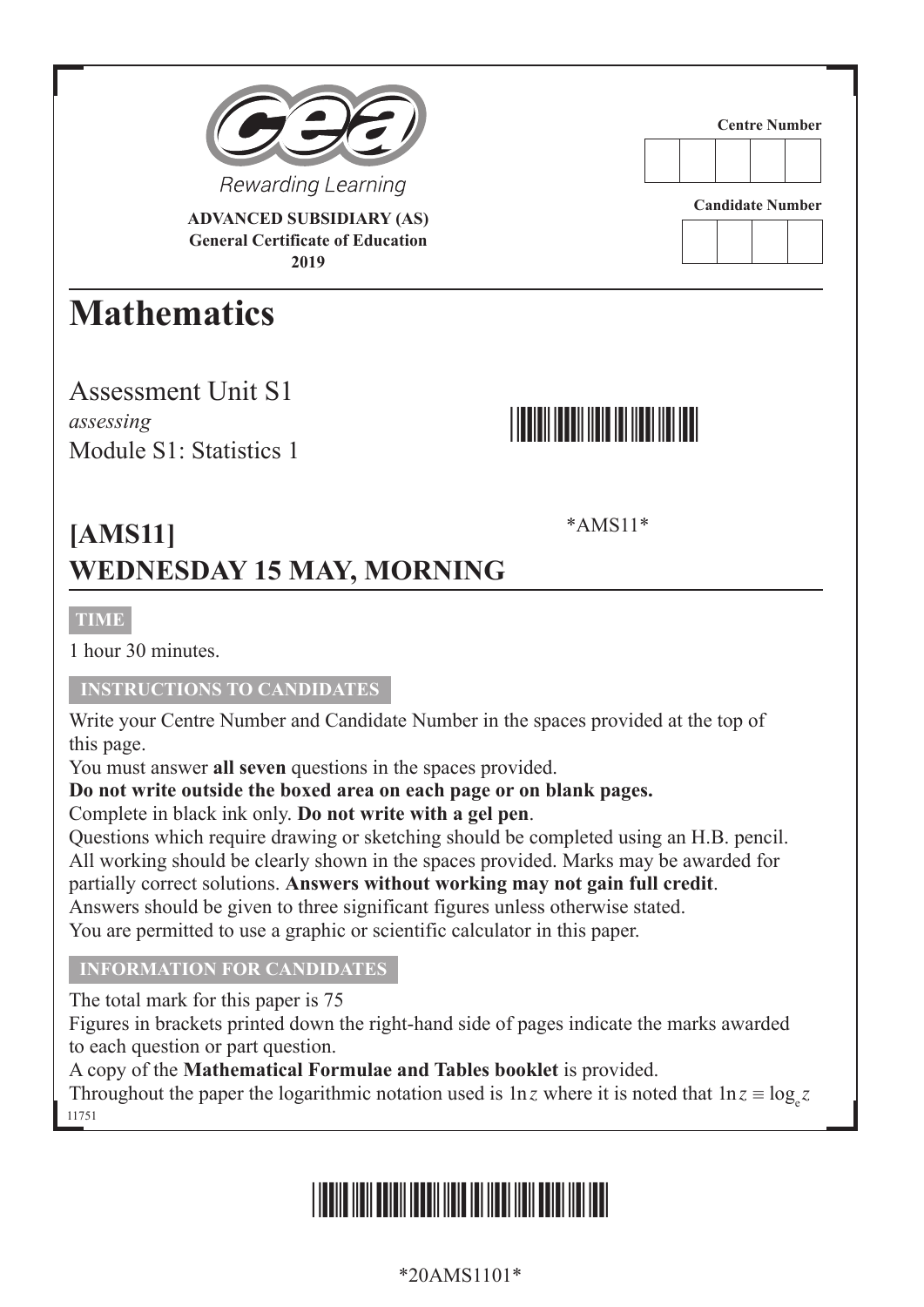E<br>E S Q B  $\alpha$ E<br>Q 30  $\text{\rm Re}\left[\text{\rm Re}\left[\text{\rm Re}\left[\text{\rm Re}\left[\text{\rm Re}\left[\text{\rm Re}\left[\text{\rm Re}\left[\text{\rm Re}\left[\text{\rm Re}\left[\text{\rm Re}\left[\text{\rm Re}\left[\text{\rm Re}\right]\right]\right]\right]\right]\right]\right]\right)\right]\right]$ 20<br>Q  $\alpha$ 

|     |                                               |      | <b>Table 1</b> |      |               |      |
|-----|-----------------------------------------------|------|----------------|------|---------------|------|
|     | $\boldsymbol{\mathcal{X}}$                    | 1    | 4              | $-3$ | $\mathfrak a$ | $-1$ |
|     | $P(X=x)$                                      | 0.26 | 0.16           | 0.16 | 0.2           | 0.22 |
| (i) | Given that $E(X) = -1$ , find the value of a. |      |                |      |               |      |
|     |                                               |      |                |      |               |      |
|     |                                               |      |                |      |               |      |
|     |                                               |      |                |      |               |      |
|     |                                               |      |                |      |               |      |
|     |                                               |      |                |      |               |      |
|     |                                               |      |                |      |               |      |
|     |                                               |      |                |      |               |      |
|     |                                               |      |                |      |               |      |
|     |                                               |      |                |      |               |      |
|     |                                               |      |                |      |               |      |
|     |                                               |      |                |      |               |      |
|     |                                               |      |                |      |               |      |
|     | (ii) Find Var $(X)$ .                         |      |                |      |               |      |
|     |                                               |      |                |      |               |      |
|     |                                               |      |                |      |               |      |
|     |                                               |      |                |      |               |      |
|     |                                               |      |                |      |               |      |
|     |                                               |      |                |      |               |      |



11751

\*20AMS1102\*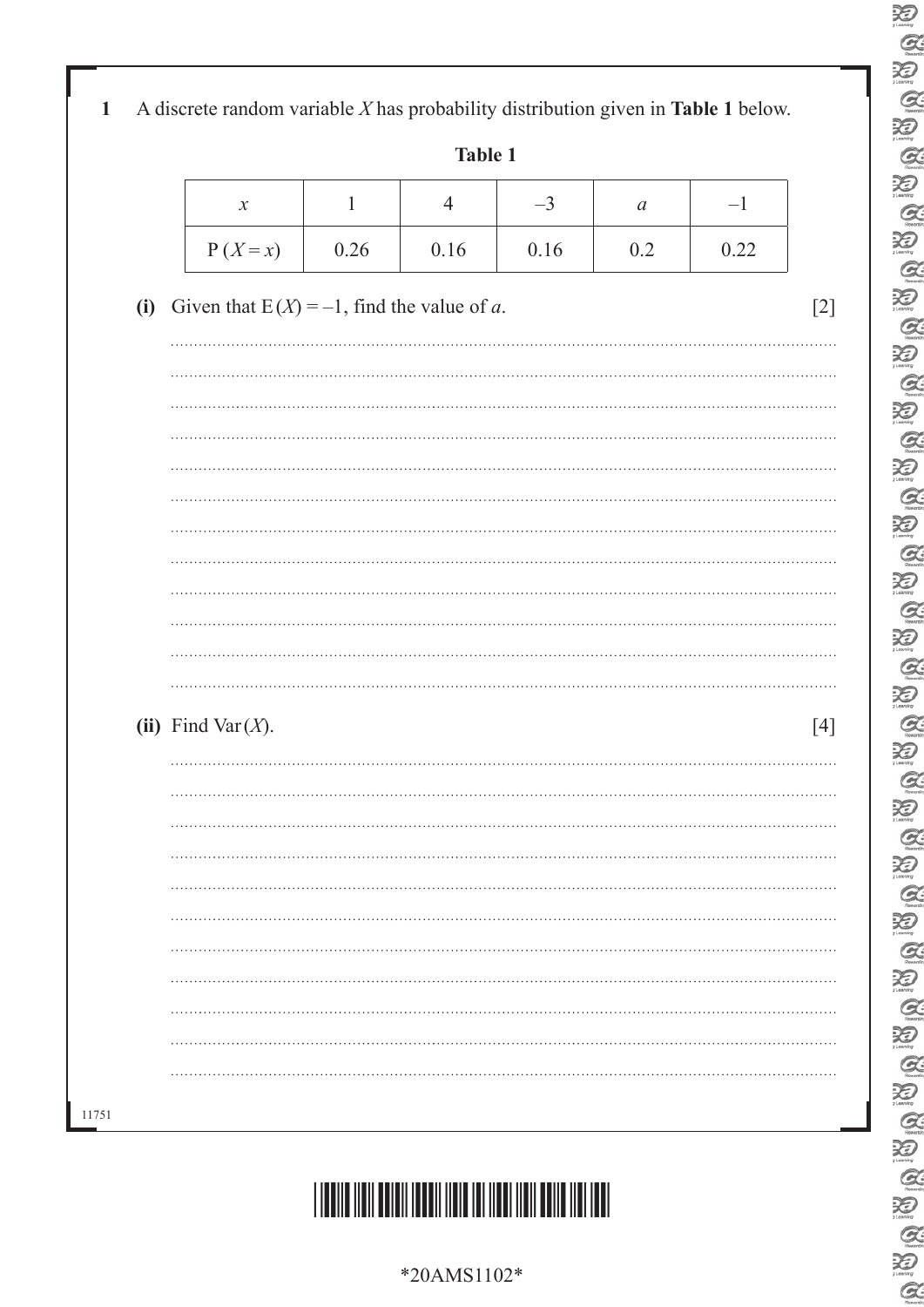|  | The random variable $Y = 4 - 3X$ . |  |  |  |            |
|--|------------------------------------|--|--|--|------------|
|  |                                    |  |  |  |            |
|  | (iii) Find $E(Y)$ and $Var(Y)$ .   |  |  |  | $[4]$      |
|  |                                    |  |  |  |            |
|  |                                    |  |  |  |            |
|  |                                    |  |  |  |            |
|  |                                    |  |  |  |            |
|  |                                    |  |  |  |            |
|  |                                    |  |  |  |            |
|  |                                    |  |  |  |            |
|  |                                    |  |  |  |            |
|  |                                    |  |  |  |            |
|  |                                    |  |  |  |            |
|  |                                    |  |  |  |            |
|  |                                    |  |  |  |            |
|  |                                    |  |  |  |            |
|  |                                    |  |  |  |            |
|  |                                    |  |  |  |            |
|  |                                    |  |  |  |            |
|  |                                    |  |  |  |            |
|  |                                    |  |  |  |            |
|  |                                    |  |  |  |            |
|  |                                    |  |  |  |            |
|  |                                    |  |  |  |            |
|  |                                    |  |  |  |            |
|  |                                    |  |  |  | [Turn over |

# \*20AMS1103\*

\*20AMS1103\*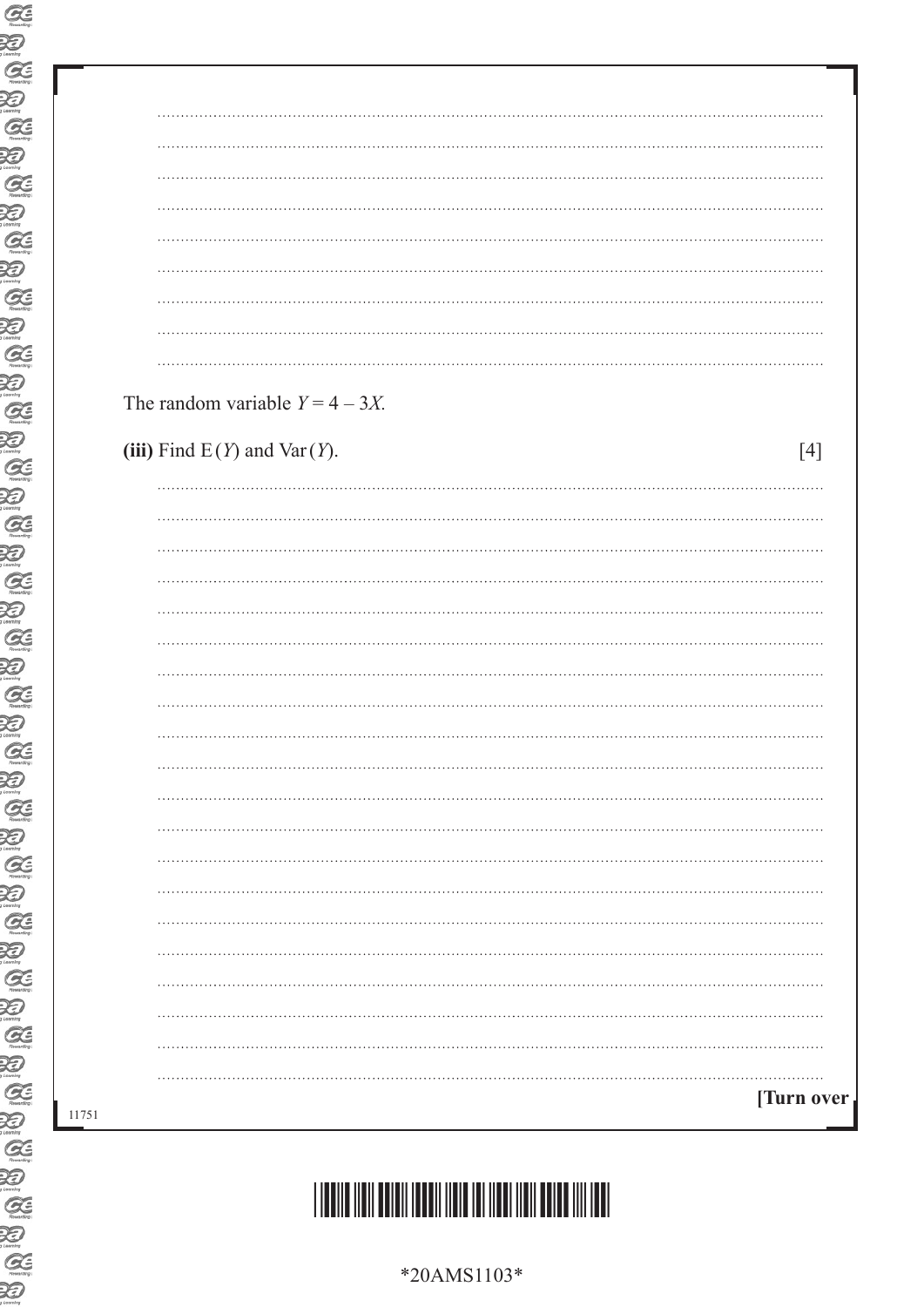| Find the probability that:                                |  |
|-----------------------------------------------------------|--|
| (i) exactly five customers ordered "soup of the day"      |  |
|                                                           |  |
|                                                           |  |
|                                                           |  |
|                                                           |  |
|                                                           |  |
|                                                           |  |
|                                                           |  |
|                                                           |  |
|                                                           |  |
|                                                           |  |
|                                                           |  |
|                                                           |  |
|                                                           |  |
|                                                           |  |
|                                                           |  |
|                                                           |  |
|                                                           |  |
| (ii) fewer than eight customers ordered "soup of the day" |  |
|                                                           |  |
|                                                           |  |
|                                                           |  |
|                                                           |  |
|                                                           |  |
|                                                           |  |
|                                                           |  |
|                                                           |  |

E<br>C

S Q B

 $\alpha$  $\sum_{i \text{learning}}$  $Q$ 

E

**QUEQUE** 

E<br>Q

3

**AUGAUGAU** 

20

**BBBB** 

U Q Q

E<br>E

US Q US Q US Q US

 $Q$ 



\*20AMS1104\*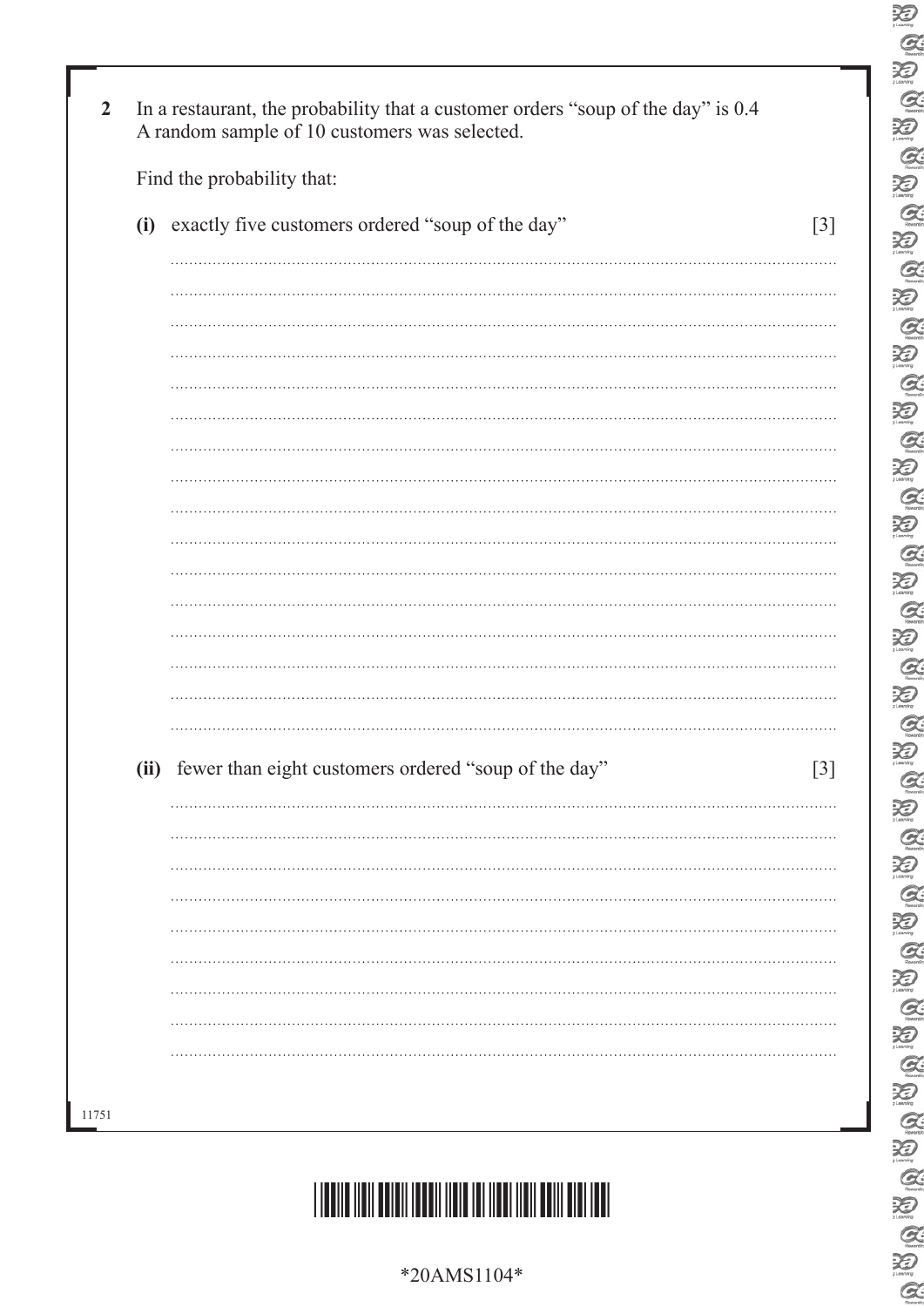| (iii) If fewer than eight customers ordered "soup of the day", find the probability that<br>exactly five customers ordered "soup of the day".<br>. | $[3]$ |
|----------------------------------------------------------------------------------------------------------------------------------------------------|-------|
|                                                                                                                                                    |       |
|                                                                                                                                                    |       |
|                                                                                                                                                    |       |
|                                                                                                                                                    |       |
|                                                                                                                                                    |       |
|                                                                                                                                                    |       |
|                                                                                                                                                    |       |
|                                                                                                                                                    |       |
|                                                                                                                                                    |       |
|                                                                                                                                                    |       |
|                                                                                                                                                    |       |
|                                                                                                                                                    |       |
|                                                                                                                                                    |       |
|                                                                                                                                                    |       |
|                                                                                                                                                    |       |
|                                                                                                                                                    |       |
|                                                                                                                                                    |       |

\*20AMS1105\*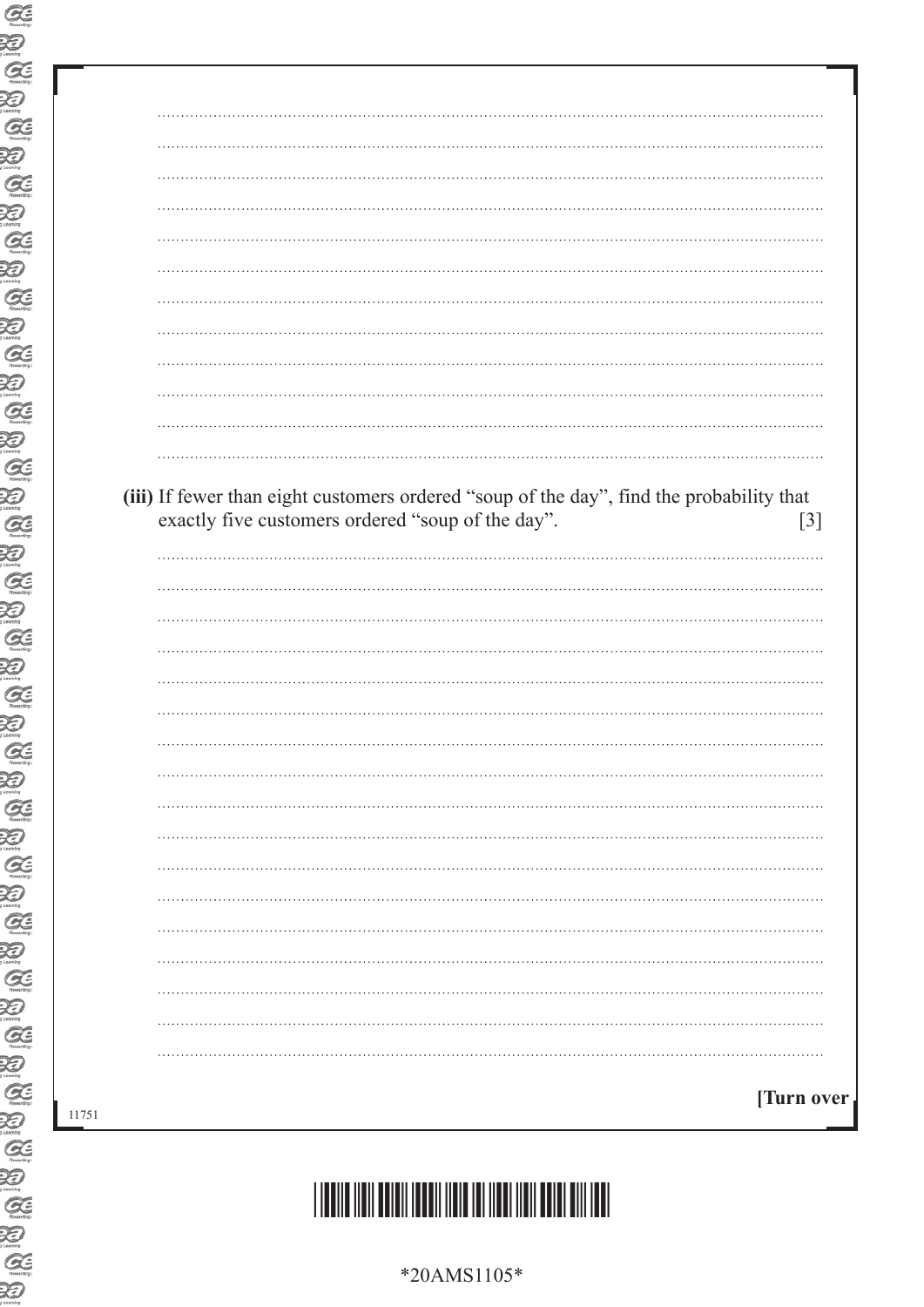### \*20AMS1106\*



|       | The times taken to travel to work, $T$ minutes, by the workers at a large airport are<br>normally distributed with $T \sim N(42, 10^2)$ . |
|-------|-------------------------------------------------------------------------------------------------------------------------------------------|
| Find: |                                                                                                                                           |
| (i)   | the probability that a worker, chosen at random, takes at least 30 minutes to travel<br>to work<br>$[4]$                                  |
|       |                                                                                                                                           |
|       |                                                                                                                                           |
|       |                                                                                                                                           |
|       |                                                                                                                                           |
|       |                                                                                                                                           |
|       |                                                                                                                                           |
|       |                                                                                                                                           |
|       |                                                                                                                                           |
|       |                                                                                                                                           |
|       |                                                                                                                                           |
|       |                                                                                                                                           |
|       |                                                                                                                                           |
|       |                                                                                                                                           |
|       |                                                                                                                                           |
|       |                                                                                                                                           |
|       |                                                                                                                                           |
|       |                                                                                                                                           |
|       |                                                                                                                                           |
|       |                                                                                                                                           |
|       |                                                                                                                                           |
|       |                                                                                                                                           |
|       |                                                                                                                                           |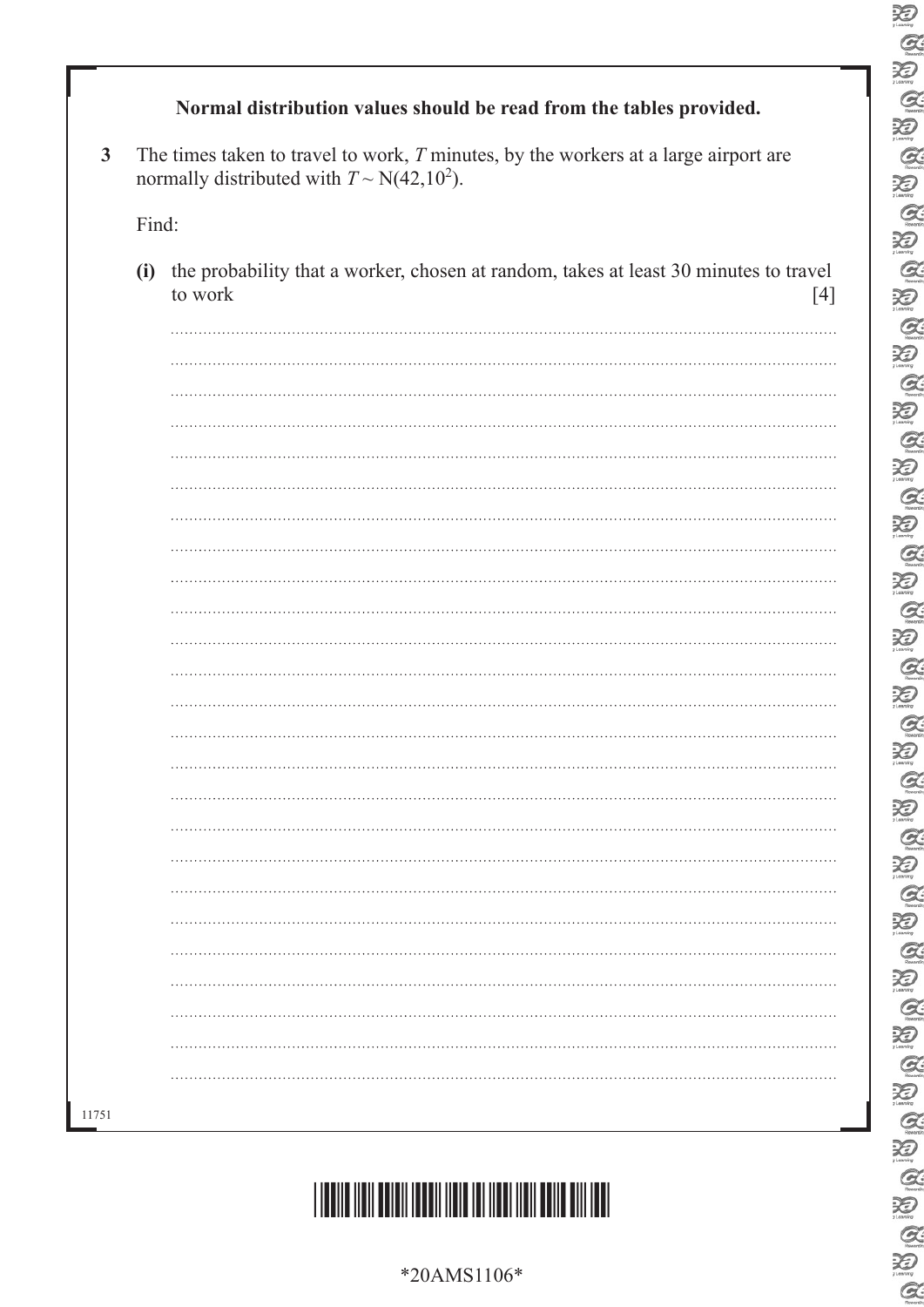| [Turn over |
|------------|
|            |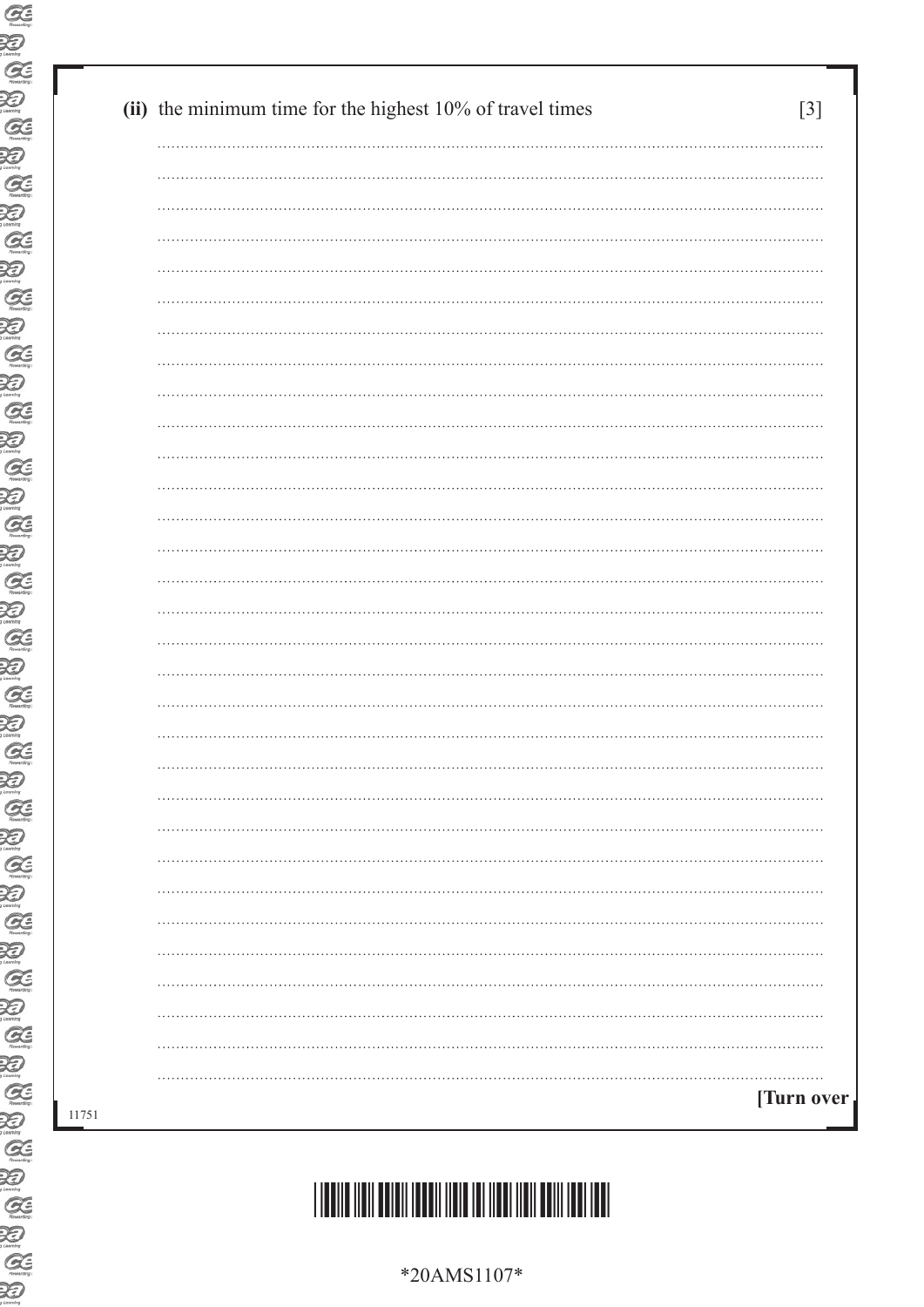\*20AMS1108\*



| (iii) the upper quartile of $T$ | $[3]$ |
|---------------------------------|-------|
|                                 |       |
|                                 |       |
|                                 |       |
|                                 |       |
|                                 |       |
|                                 |       |
|                                 |       |
|                                 |       |
|                                 |       |
|                                 |       |
|                                 |       |
|                                 |       |
|                                 |       |
|                                 |       |
|                                 |       |
|                                 |       |
|                                 |       |
|                                 |       |
|                                 |       |
|                                 |       |
|                                 | .     |
|                                 |       |
|                                 |       |
|                                 |       |
|                                 |       |
|                                 |       |
|                                 |       |
|                                 |       |
|                                 |       |
|                                 |       |
|                                 |       |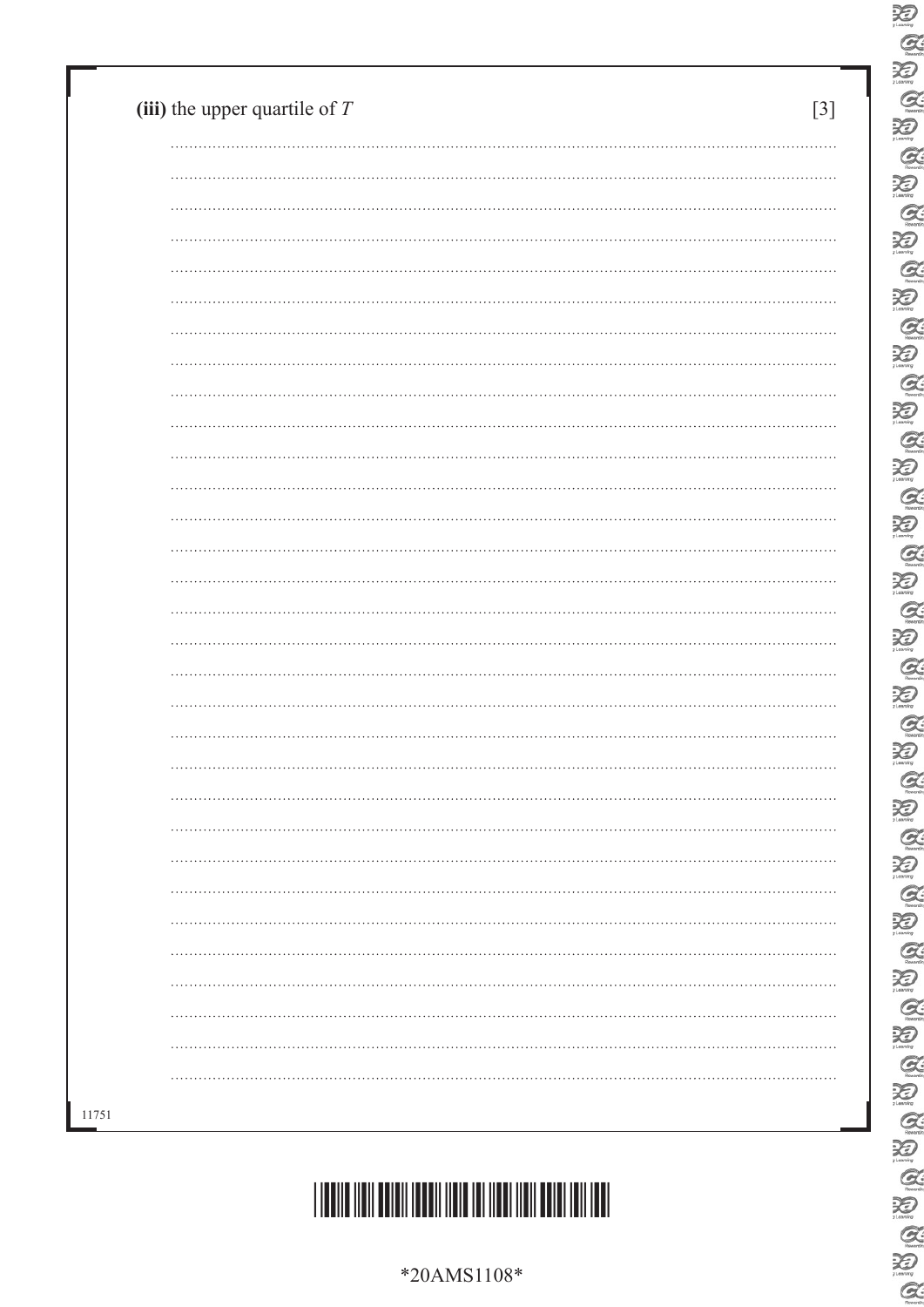|  | *20AMS1109* |
|--|-------------|

# \*20AMS1109\*

| (iv) the inter-quartile range of $T$ . | $[2]$      |
|----------------------------------------|------------|
|                                        |            |
|                                        |            |
|                                        |            |
|                                        |            |
|                                        |            |
|                                        |            |
|                                        |            |
|                                        |            |
|                                        |            |
|                                        |            |
|                                        |            |
|                                        |            |
|                                        |            |
|                                        |            |
|                                        |            |
|                                        |            |
|                                        |            |
|                                        |            |
|                                        |            |
|                                        |            |
|                                        |            |
|                                        |            |
|                                        |            |
|                                        |            |
|                                        |            |
|                                        |            |
|                                        |            |
|                                        |            |
|                                        |            |
|                                        |            |
|                                        |            |
|                                        | [Turn over |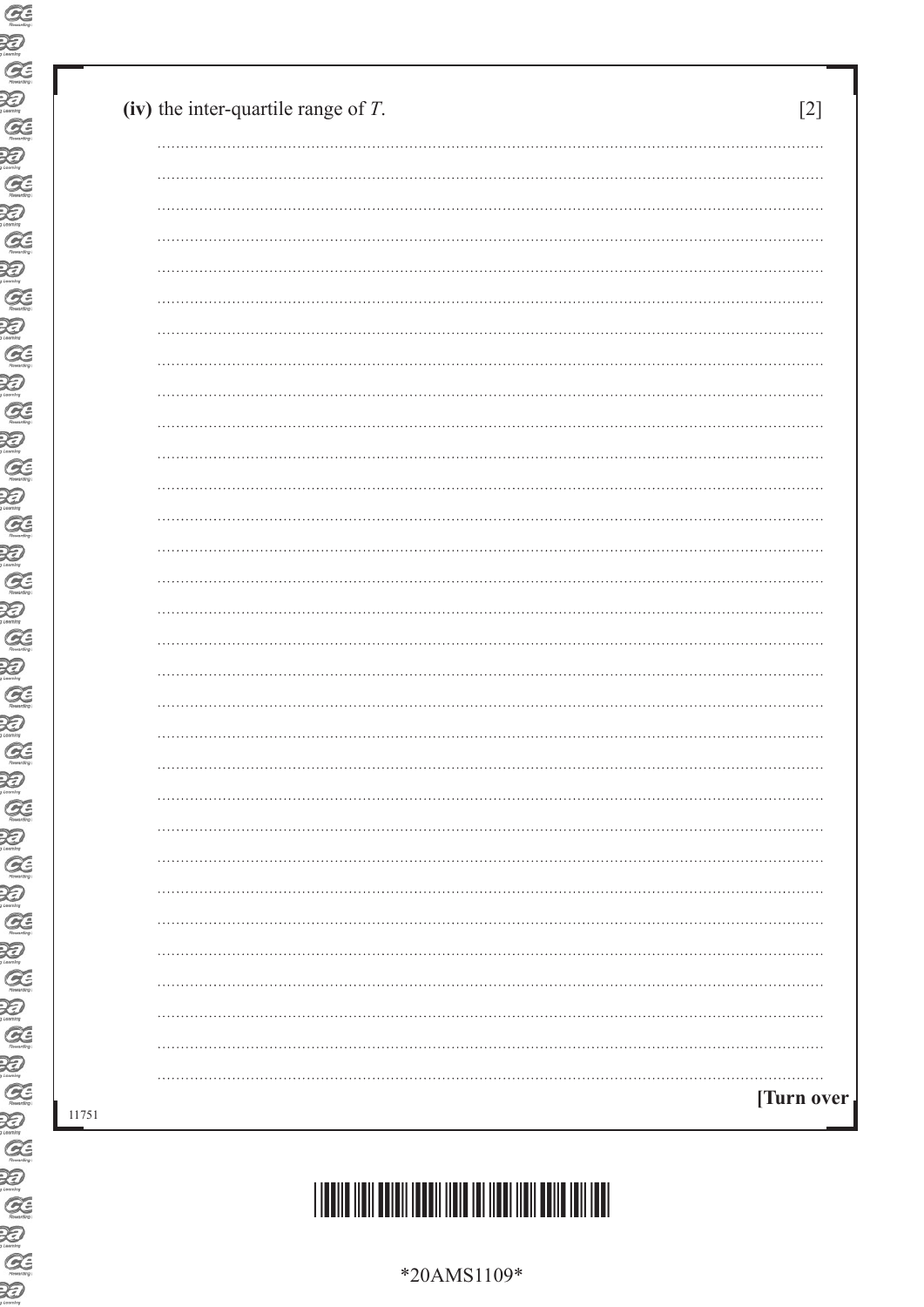| (i) In a two-week period, find the probability that the reader fails to read exactly<br>two barcodes. |
|-------------------------------------------------------------------------------------------------------|
|                                                                                                       |
|                                                                                                       |
|                                                                                                       |
|                                                                                                       |
|                                                                                                       |
|                                                                                                       |
|                                                                                                       |
|                                                                                                       |
|                                                                                                       |
|                                                                                                       |
|                                                                                                       |
|                                                                                                       |
| (ii) In a two-week period, find the probability that the reader fails to read at least                |
| three barcodes.                                                                                       |
|                                                                                                       |
|                                                                                                       |
| .                                                                                                     |
|                                                                                                       |
|                                                                                                       |
|                                                                                                       |
|                                                                                                       |
|                                                                                                       |
|                                                                                                       |
|                                                                                                       |
|                                                                                                       |
|                                                                                                       |

E<br>C

E<br>C

 $\overline{\mathcal{Z}}$ 

E<br>E

 $\alpha$ 

20

**QUEQUE** 

**AUGAU** 

**AUGAUGAU** 

E<br>E

U Q U Q

B A B A B

 $Q$ 



\*20AMS1110\*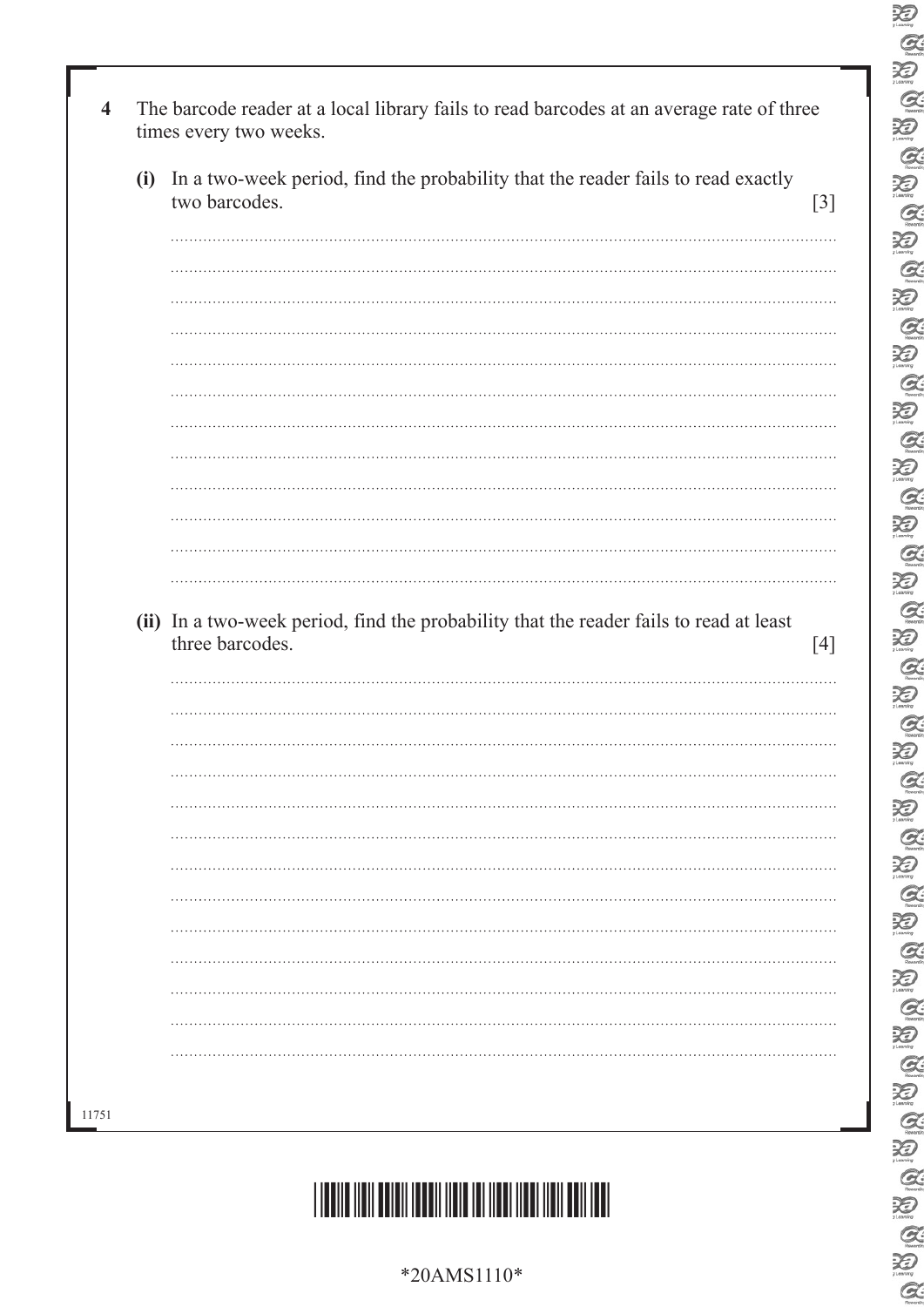| (iv) In a three-week period, find the probability that the reader fails to read exactly<br>one barcode in each of the weeks. | $[4]$            |
|------------------------------------------------------------------------------------------------------------------------------|------------------|
|                                                                                                                              |                  |
|                                                                                                                              |                  |
|                                                                                                                              |                  |
|                                                                                                                              |                  |
|                                                                                                                              |                  |
|                                                                                                                              |                  |
|                                                                                                                              |                  |
|                                                                                                                              |                  |
|                                                                                                                              |                  |
|                                                                                                                              |                  |
|                                                                                                                              |                  |
|                                                                                                                              |                  |
|                                                                                                                              |                  |
|                                                                                                                              |                  |
|                                                                                                                              |                  |
|                                                                                                                              |                  |
|                                                                                                                              |                  |
|                                                                                                                              | <b>Turn over</b> |

#### \*20AMS1111\*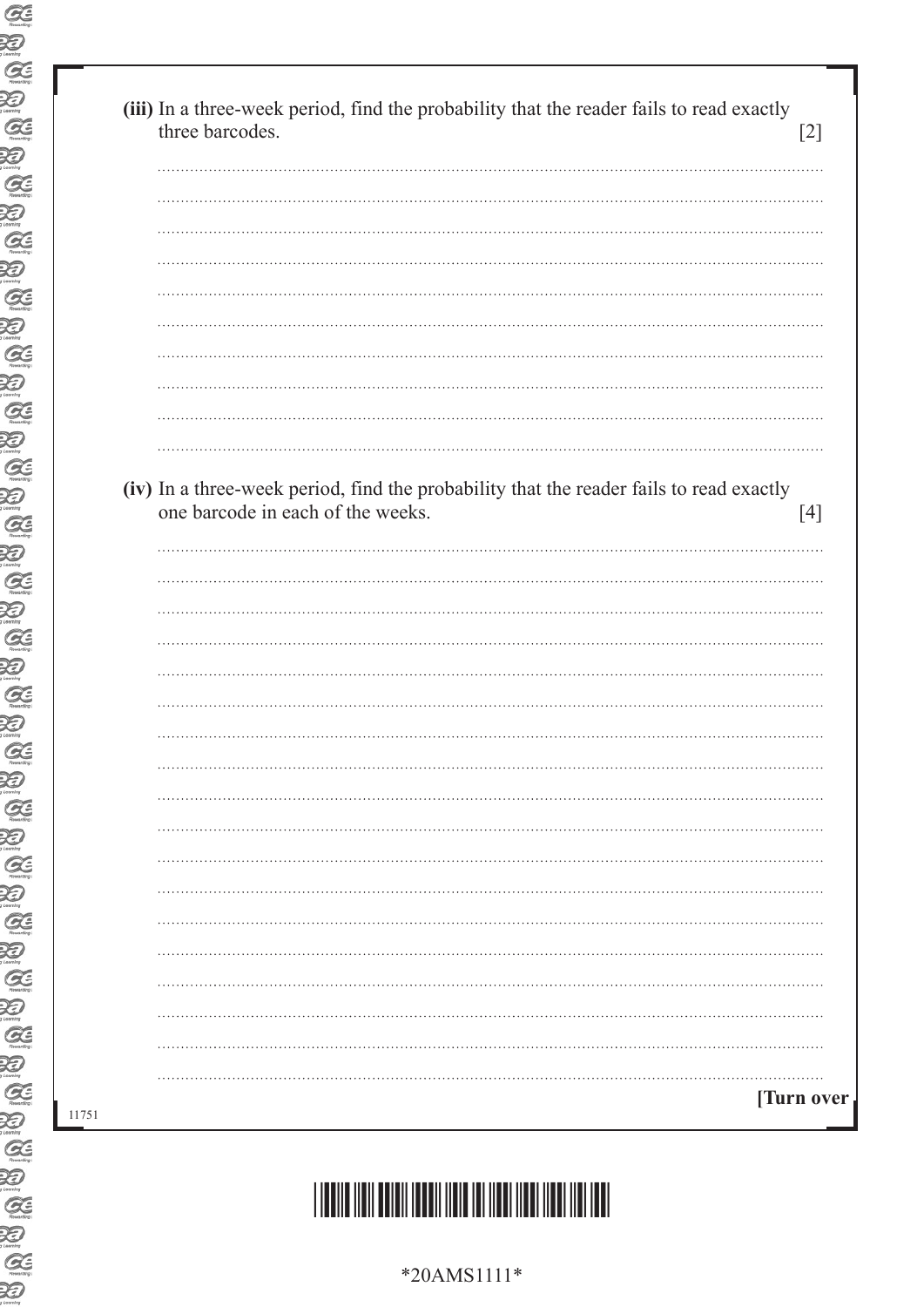|                                 | $f(x) = kx^2$ $-1 \le x \le 1$                                                              |
|---------------------------------|---------------------------------------------------------------------------------------------|
| (i) Show that $k = \frac{3}{2}$ | $[3]$                                                                                       |
|                                 |                                                                                             |
|                                 |                                                                                             |
|                                 |                                                                                             |
|                                 |                                                                                             |
|                                 |                                                                                             |
|                                 |                                                                                             |
|                                 |                                                                                             |
|                                 |                                                                                             |
|                                 |                                                                                             |
|                                 |                                                                                             |
|                                 |                                                                                             |
|                                 |                                                                                             |
| the axes.                       | (ii) On the axes below, sketch the graph of $f(x)$ , indicating relevant values on<br>$[2]$ |
|                                 | $\uparrow$                                                                                  |
|                                 |                                                                                             |
|                                 |                                                                                             |
|                                 |                                                                                             |
|                                 |                                                                                             |
|                                 |                                                                                             |
|                                 |                                                                                             |
|                                 | $\rightarrow x$                                                                             |
|                                 |                                                                                             |
|                                 |                                                                                             |

\*20AMS1112\*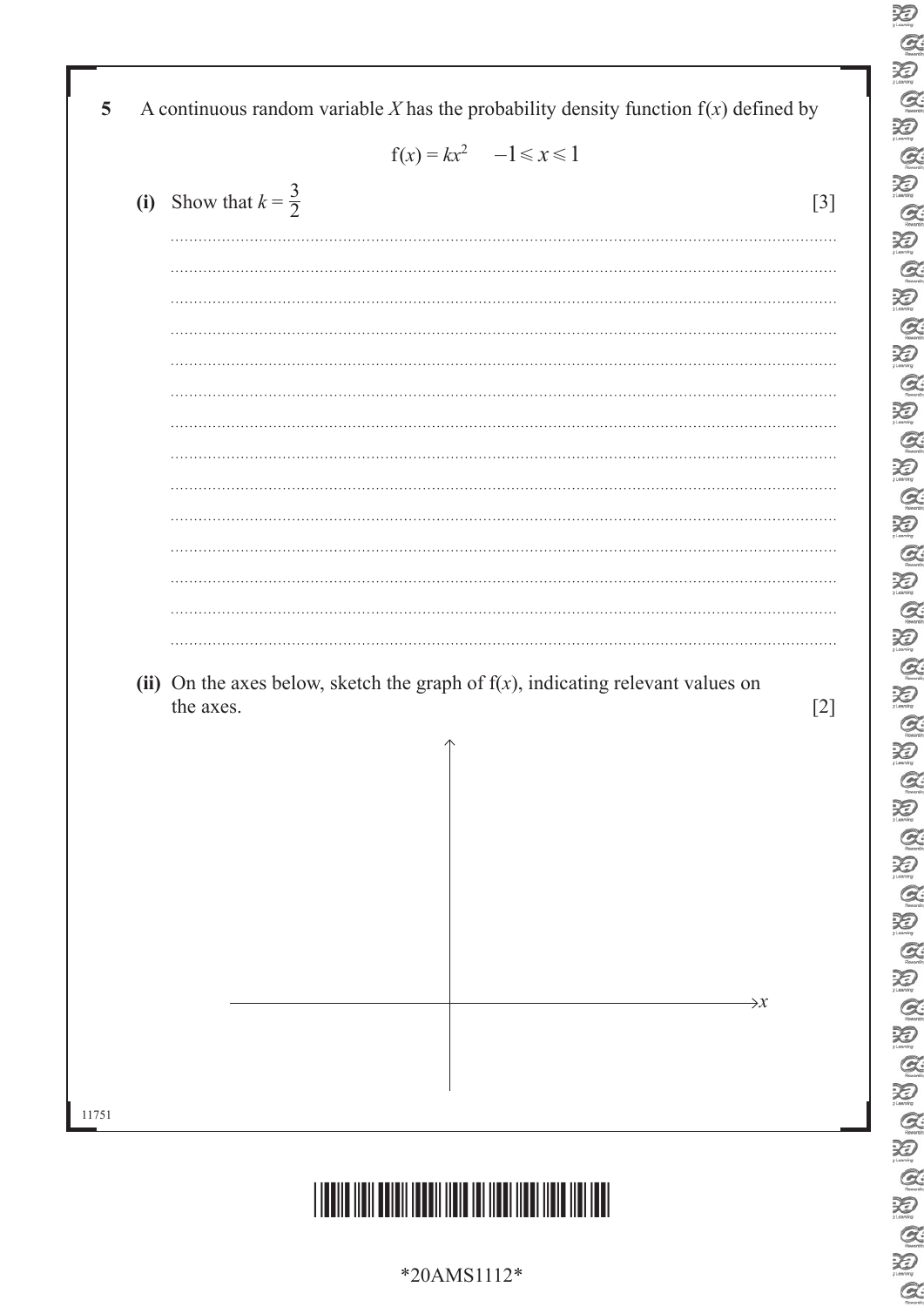| (iii) State, with a reason, the value of $E(X)$ . | [2]   |
|---------------------------------------------------|-------|
|                                                   |       |
|                                                   |       |
|                                                   |       |
|                                                   |       |
|                                                   |       |
|                                                   |       |
|                                                   |       |
| (iv) Find $P(X > -\frac{1}{2})$                   | $[3]$ |
|                                                   |       |
|                                                   |       |
|                                                   |       |
|                                                   |       |
|                                                   |       |
|                                                   |       |
|                                                   |       |
|                                                   |       |
|                                                   |       |
|                                                   |       |
|                                                   |       |
|                                                   |       |
| .                                                 |       |
|                                                   |       |
|                                                   |       |
|                                                   |       |
|                                                   |       |
|                                                   |       |
|                                                   |       |
|                                                   |       |
|                                                   |       |
|                                                   |       |
|                                                   |       |
| [Turn over]                                       |       |

# \*20AMS1113\*

\*20AMS1113\*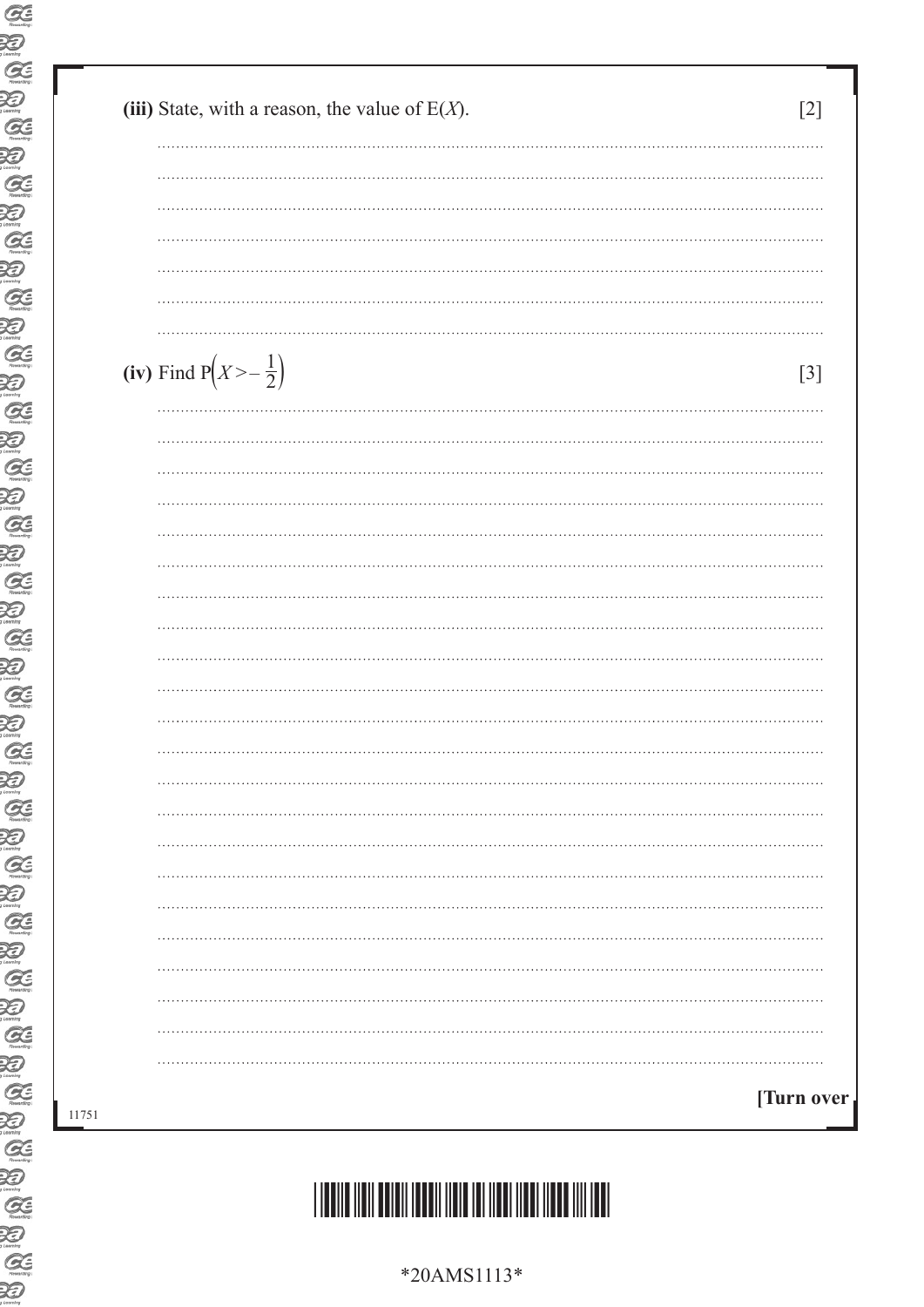| (v) Find Var $(X)$ . | [4]      |
|----------------------|----------|
|                      |          |
| $\cdots$             |          |
|                      |          |
|                      |          |
| $\cdots$             |          |
|                      |          |
|                      |          |
| $\cdots$             |          |
|                      |          |
| $\cdots$             | $\cdots$ |
|                      |          |
|                      |          |
| $\cdots$             | $\cdots$ |
|                      |          |
|                      |          |
| $\cdots$             |          |
|                      |          |
|                      |          |
|                      |          |
|                      |          |
|                      |          |
|                      |          |
|                      |          |
|                      |          |
|                      |          |
|                      | .        |
|                      |          |
|                      |          |



E<br>C  $\overline{\mathcal{Z}}$  $\mathcal{Q}$  $\sum_{\text{learning}}$  $\alpha$  $\sum_{i \text{learning}}$  $\alpha$ E 泡  $\alpha$  $\sum_{\text{learning}}$  $\alpha$ 20<br>Q  $\bigotimes$  $\alpha$ 迴  $\mathcal{Q}$ 20<br>Q  $\sum_{\text{mean}}$  $\alpha$  $\sum_{\text{norm}}$  $\alpha$  $\sum_{n \text{ terms}}$  $\alpha$  $\overline{\mathbf{X}}$  $Q$  $\sum_{\text{learning}}$  $\alpha$ 酒  $\mathcal{Q}$ 迴 E<br>E  $\alpha$ U Q Q E<br>E  $\frac{1}{2}$ 

 $\alpha$ 

\*20AMS1114\*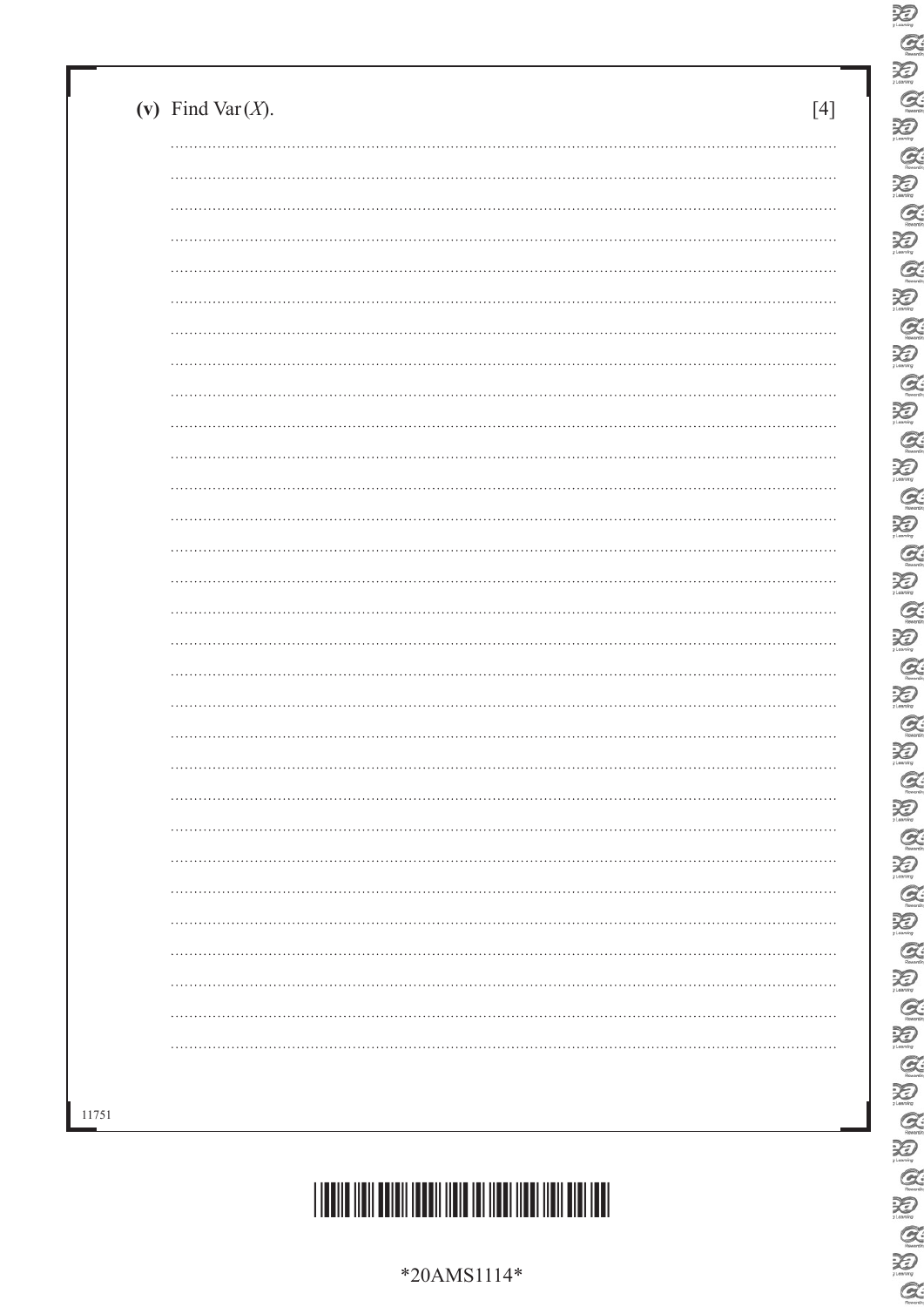### **BLANK PAGE**

#### **DO NOT WRITE ON THIS PAGE**

**(Questions continue overleaf)**

11751

**[Turn over**



\*20AMS1115\*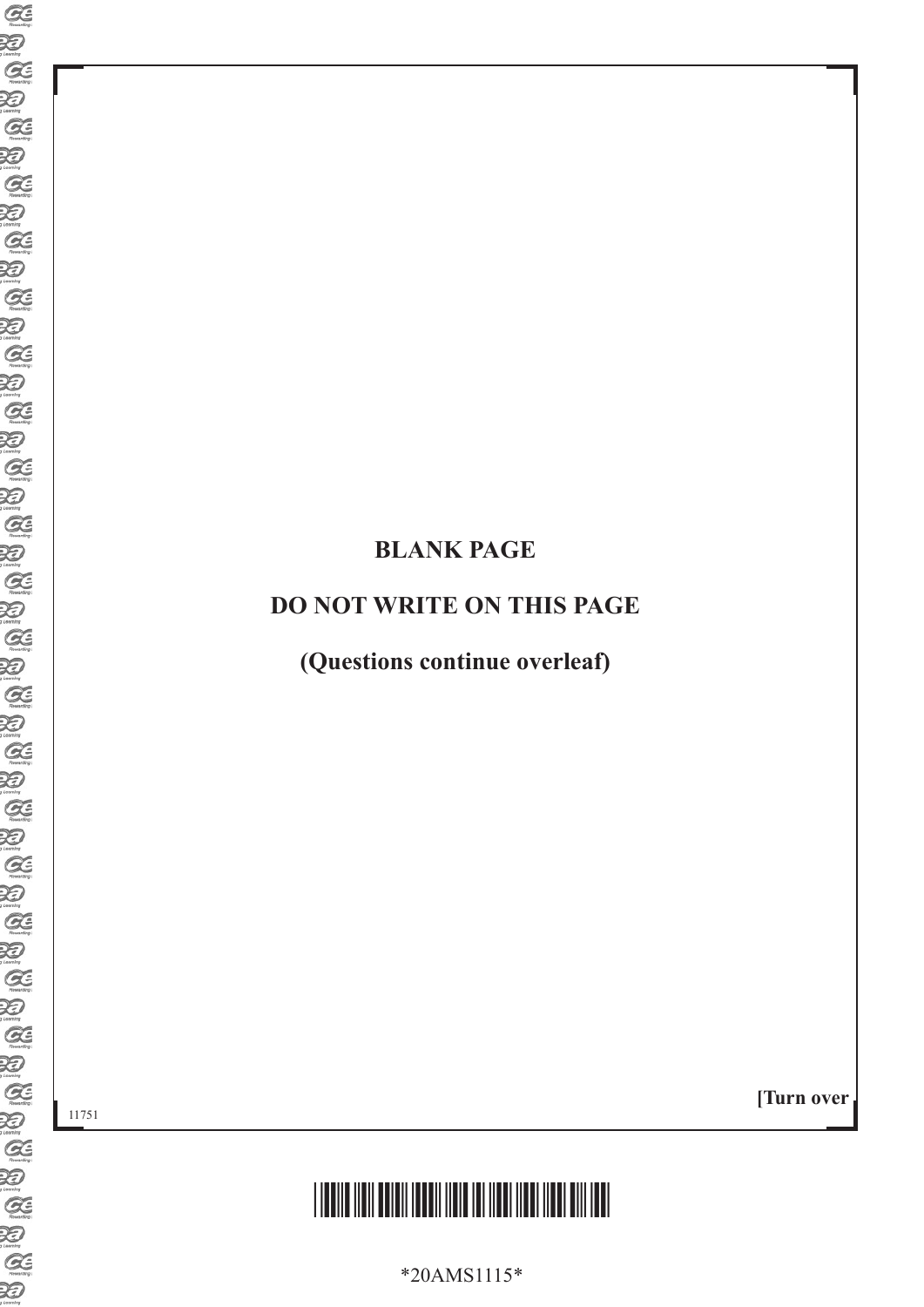| $P(A) = x$ and $P(B) = kx$ | where $0 \leq x \leq 1$                                                |       |
|----------------------------|------------------------------------------------------------------------|-------|
|                            | (i) If A and B are mutually exclusive events, find x in terms of $k$ . | $[4]$ |
|                            |                                                                        |       |
|                            |                                                                        |       |
|                            |                                                                        |       |
|                            |                                                                        |       |
|                            |                                                                        |       |
|                            |                                                                        |       |
|                            |                                                                        |       |
|                            |                                                                        |       |
|                            |                                                                        |       |
|                            |                                                                        |       |
|                            |                                                                        |       |
|                            |                                                                        |       |
|                            |                                                                        |       |
|                            |                                                                        |       |
|                            |                                                                        |       |
|                            |                                                                        | .     |
|                            |                                                                        |       |
|                            |                                                                        |       |
|                            |                                                                        |       |
|                            |                                                                        |       |
|                            |                                                                        |       |
|                            |                                                                        |       |
|                            |                                                                        |       |
|                            |                                                                        | .     |

# \*20AMS1116\*

11751

\*20AMS1116\*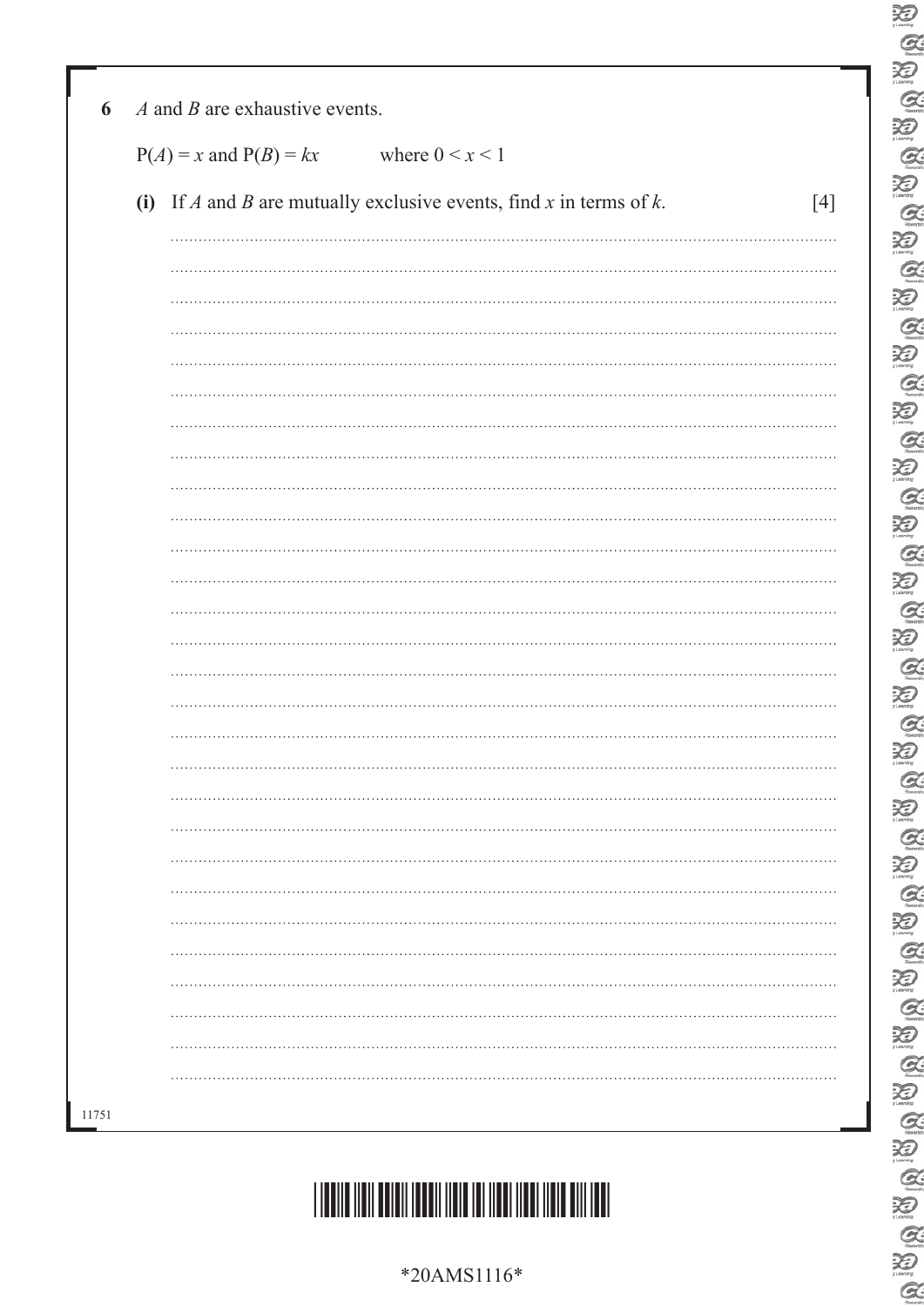| (ii) If A and B are independent events, find x in terms of k. | [4]        |
|---------------------------------------------------------------|------------|
|                                                               |            |
|                                                               |            |
|                                                               |            |
|                                                               |            |
|                                                               |            |
|                                                               |            |
|                                                               |            |
|                                                               |            |
|                                                               |            |
|                                                               |            |
|                                                               |            |
|                                                               |            |
|                                                               |            |
|                                                               |            |
|                                                               |            |
|                                                               |            |
|                                                               |            |
|                                                               |            |
|                                                               |            |
|                                                               |            |
|                                                               |            |
|                                                               |            |
|                                                               |            |
|                                                               |            |
|                                                               |            |
|                                                               |            |
|                                                               |            |
|                                                               |            |
|                                                               |            |
|                                                               | [Turn over |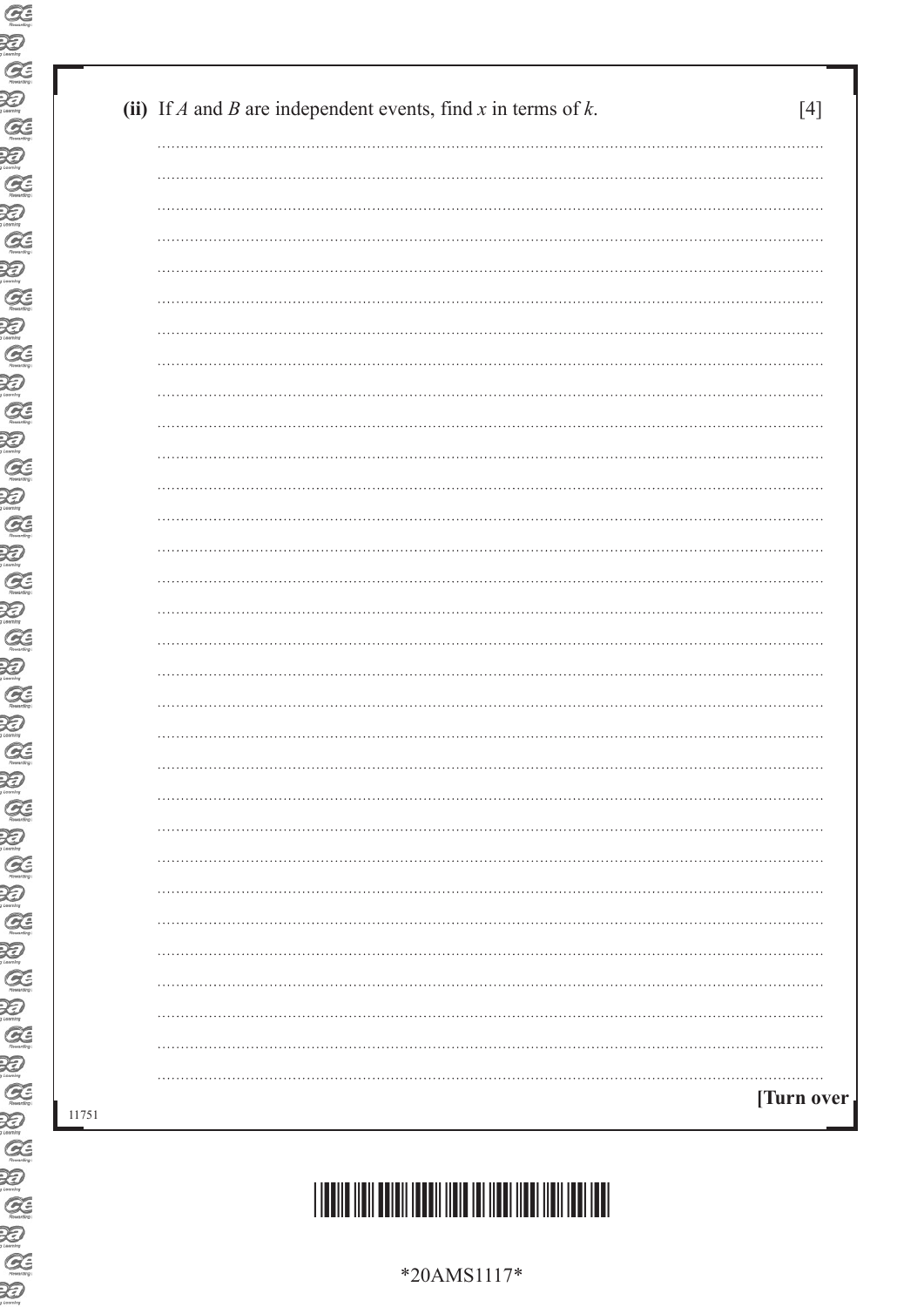### **7** Two schools are exploring the time that pupils spend playing electronic games each week.

The results for the sample taken by School A are shown in **Table 2** below.

| anie |  |
|------|--|
|------|--|

| Number of hours<br>(to nearest hour)                        | $10 - 14$ | $15 - 19$ | $20 - 24$ | $25 - 29$ | $30 - 34$ | $35 - 39$      |
|-------------------------------------------------------------|-----------|-----------|-----------|-----------|-----------|----------------|
| Frequency                                                   | 8         | 13        | 29        | 23        | 16        | $\overline{4}$ |
| Find the mean and standard deviation for these data.<br>(i) |           |           |           |           |           | [5]            |
|                                                             |           |           |           |           |           |                |
|                                                             |           |           |           |           |           |                |
|                                                             |           |           |           |           |           |                |
|                                                             |           |           |           |           |           |                |
|                                                             |           |           |           |           |           |                |
|                                                             |           |           |           |           |           |                |
|                                                             |           |           |           |           |           |                |
|                                                             |           |           |           |           |           |                |
|                                                             |           |           |           |           |           |                |
|                                                             |           |           |           |           |           |                |
|                                                             |           |           |           |           |           |                |
|                                                             |           |           |           |           |           |                |
|                                                             |           |           |           |           |           |                |
|                                                             |           |           |           |           |           |                |
|                                                             |           |           |           |           |           |                |
|                                                             |           |           |           |           |           |                |
|                                                             |           |           |           |           |           |                |
|                                                             |           |           |           |           |           |                |



11751

 $\sum_{\mu}$  $Q$  $\mathcal{Z}$  $\bigotimes_{\text{Rausch}}$ 泡  $\alpha$ 泡  $Q$  $\sum_{\text{learning}}$  $\mathcal{Q}$ 泪  $\mathcal{Q}$  $\sum_{i \in \mathcal{I}}$  $\alpha$  $\sum_{n \in \mathbb{N}}$  $\alpha$  $\sum_{i \text{ country}}$  $Q$ 泪  $\alpha$ 泡  $\mathcal{Q}$  $\sum_{\mu \text{ boundary}}$  $\alpha$  $\sum_{\mu}$  $\alpha$ 泪  $Q$ 泪  $Q$  $\sum_{i \text{ learning}}$  $\alpha$ 泡  $\alpha$ 泪  $Q$  $\sum_{i \text{learning}}$  $Q$ U Q Q  $\mathbb{Z}$ 

 $\alpha$ 

\*20AMS1118\*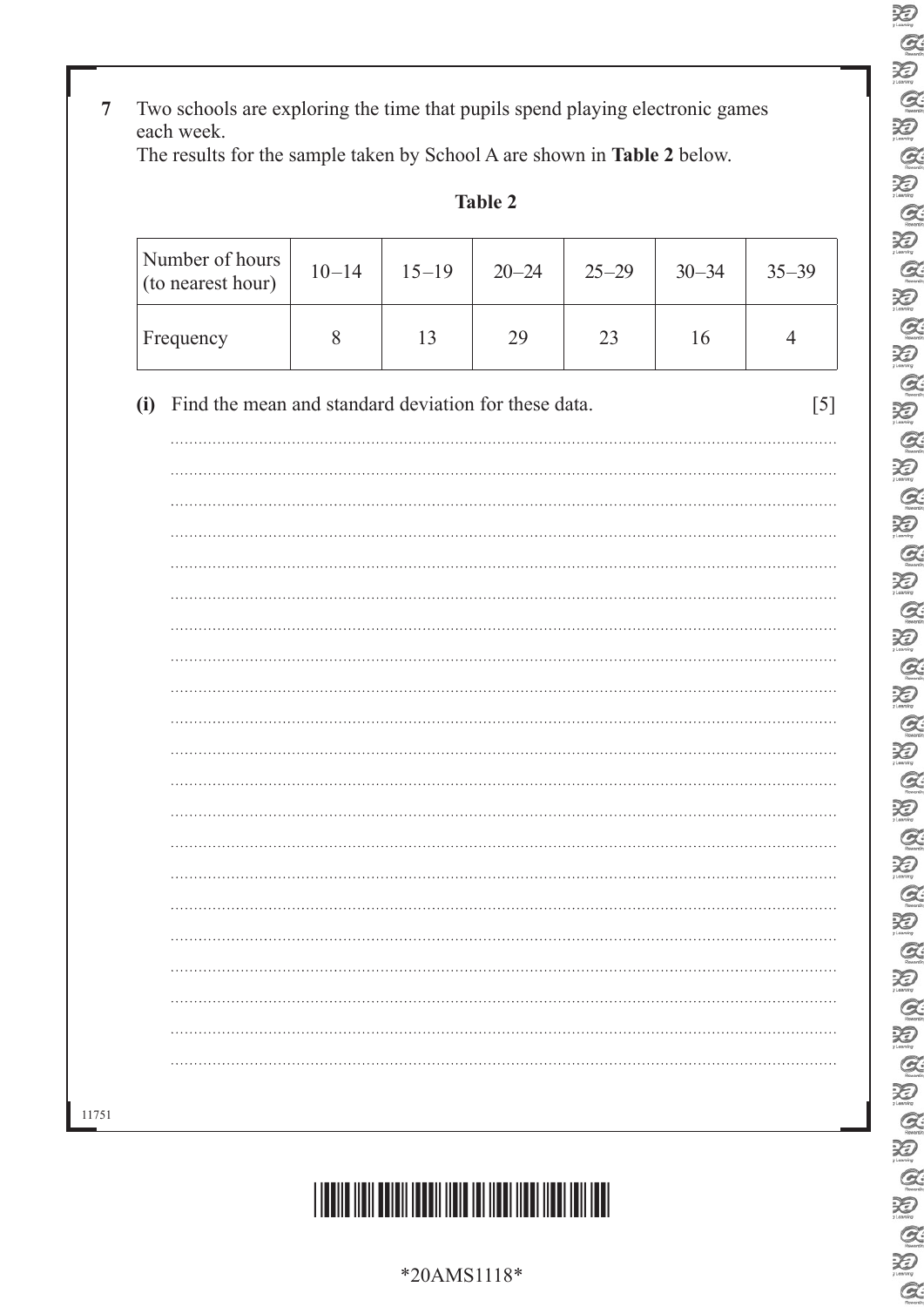School B surveys all its pupils and the results are shown in **Table 3** below.

| Time (hrs) |     |  |
|------------|-----|--|
| Frequency  | 186 |  |

The mean and standard deviation for School B are 26.2 hours and 6.30 hours, respectively. Alan wishes to compare the two sets of information.

**(ii)** Give four factors that Alan should take into consideration when making his comparison. [4]

## **THIS IS THE END OF THE QUESTION PAPER**